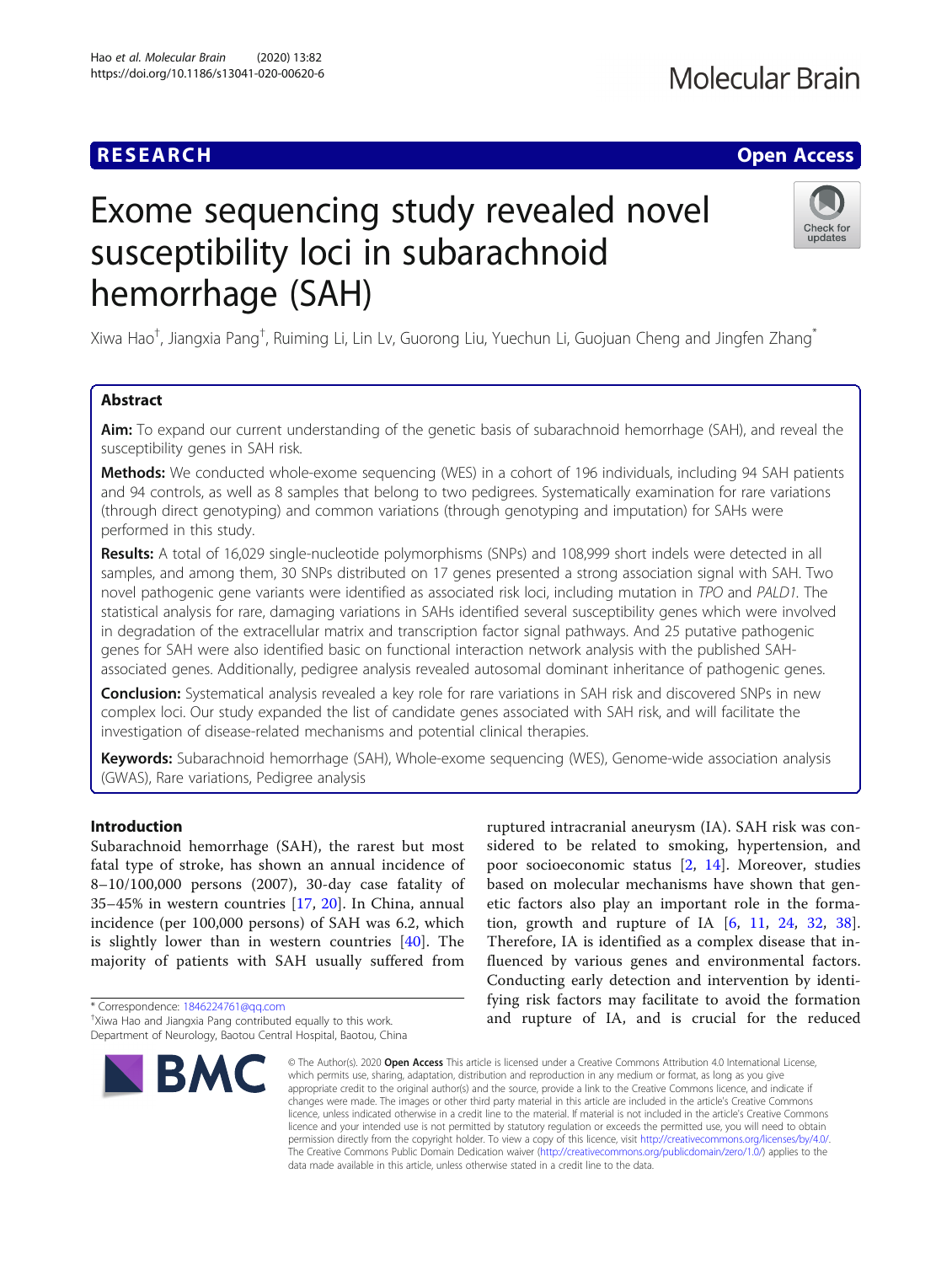incidence of SAH [\[12](#page-10-0)]. However, comprehensive knowledge of pathogenic and ruptured mechanisms of IA has not yet been defined.

Some studies have focused on the pathogenic mechanisms of IA in China, and several susceptibility genes have been identified. Due to the limitation of technology and small sample size, it is still necessary to further study the genetic factors of IA in China. Although genome-wide association analysis (GWAS) studies have found some novel gene loci related to IAs, they can only explain part of the genetic risk. Most of the GWAS studies have focused on both unruptured and ruptured IAs, thus, the gene loci highly related to ruptured IAs have not been completely detected. Moreover, rare, damaging variants also play an important role in complex diseases. With advances in sequencing technology, genetic analysis is gradually extending to rare variants, which often have more obvious functional consequences of harmful phenotypes [\[13](#page-10-0), [29\]](#page-11-0).

In this study, we set out to systematically examine rare variation (through direct genotyping) and common variation (through genotyping and imputation) for SAHs by whole-exome sequencing (WES) in a cohort of 196 samples. Mendelian inheritance analysis for the SAH pedigrees was also performed to identified the susceptibility genes. Our study constitutes a detailed simultaneous assessment of causal variations in a large sample of SAHs, offer an opportunity to better understand both the biological and genetic architecture of this type of complex disease.

# Materials and methods

# Study cohorts

We prospectively collected 196 samples, including 8 samples that belong to two pedigrees from Central Hospital of Baotou. The cohorts included 94 SAH cases(with ruptured intracranial aneurysm confirmed by Digital Subtraction Angiography, DSA and computed tomography, CT) and 94 controls(for each case, 1 control without SAH will be sort for interview. Controls will be matched on the basis of the following criteria:

- gender (sex)
- 10-year age strata (ie  $10-19$ ,  $20-29$ , etc)
- sector of suburb of residence in Baotou (North, East, etc).

Controls will be chosen from the spouse, relative or friend of patients without SAH who are currently in the same hospital as the case.). This study was approved by the Human Research Ethics Committee of Central Hospital of Baotou, and all participants provided written informed consent. Comprehensive clinical information

was provided in Table [S1,](#page-10-0) including height, weight, BMI, gender and age etc.

#### Whole-exome sequencing

Genomic DNA was isolated from peripheral whole blood samples of participants by using Genomic DNA Extraction Kit (Invitrogen, South San Francisco, CA, USA). The Qubit 3.0 fluorometer and gel electrophoresis were used to evaluate DNA quantity and integrity, respectively. The sequencing paired-end libraries were constructed for each sample and captured using SureSelect Human All Exon V6 kit (Agilent Technologies, Santa Clara, CA, USA) following the manufacturer's instructions. All libraries were sequenced on BGI-SEQ 500 platform at BGI to obtain a desired depth of  $\sim$ 100X. The sequencing depths of each sample are listed in Table [S2.](#page-10-0)

# Whole-exome sequencing (WES) data processing and variant calling

To get high quality data, Trimmomatic [[5\]](#page-10-0) was used to filter out low-quality reads which contained adaptors, high base error rate (> 50%), and highly unknown base proportion (> 10%) from the raw sequencing data. The cleaned reads were aligned to human reference genome (UCSC hg19) by the Burrows-Wheeler Aligner-MEM (v.0.7.15) [[26](#page-11-0)] with default parameters. All the aligned reads were further processed using Picard tools (v2.5.0) and Genome Analysis Toolkit (GATK, v3.7) [[28\]](#page-11-0) with default parameters, which included deduplication, base quality recalibration, and multiple-sequence realignment prior to mutation detection.

Variant calling was performed for all the samples by using the Haplotype Caller algorithm in GATK with the parameters "-stand\_call\_conf 30 -stand\_emit\_conf 10 -minPruning 3". Each variant was filtered using GATK hard filters with the parameters "QD<2.0 || FS>60 || MQ<40 || MQRankSum<-12.5 || ReadPosRankSum<- 8.0" for SNPs and "QD < 2.0 || FS > 200 || ReadPos-RankSum < -20" for Indels to reduce the false positive rate. We then called genotypes jointly across all samples at the remaining sites, followed by genotype refinement using the BEAGLE imputation software (v5.0) [[7\]](#page-10-0). The variants were subsequently annotated by multiple databases using the ANNOVAR tool [[37\]](#page-11-0).

# Sample quality control

The standard quality screening conducted independently in each sample included SNP and sample call rates (> 90%), Hardy–Weinberg equilibrium, Mendelian errors, gender inconsistencies and checks for population stratification. To obtain a high-quality set of samples, the outlier samples discovered using principal-component analysis in GCTA [[39\]](#page-11-0) were removed from further analysis.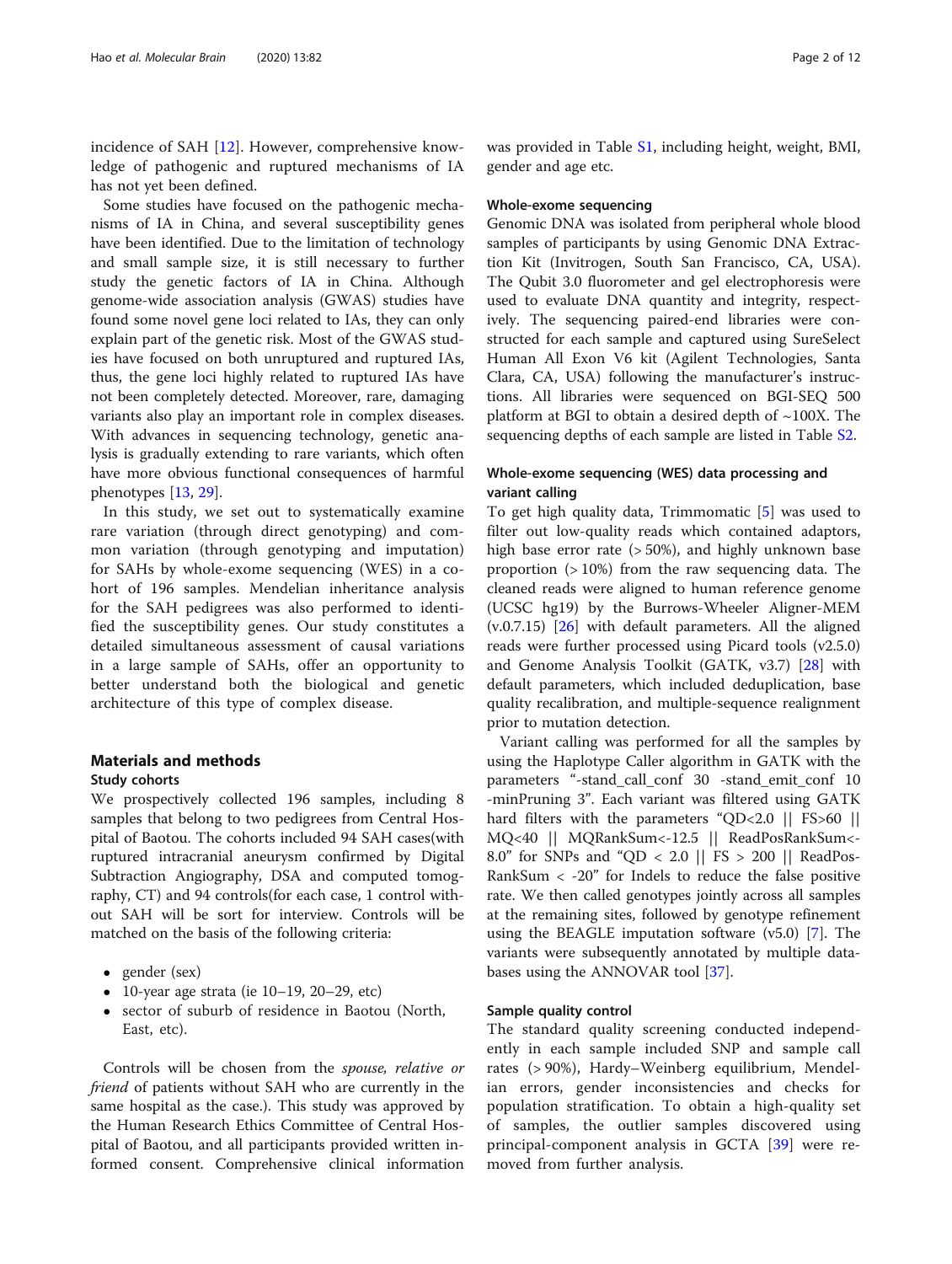# Association testing

The single marker association analyses with SAH were performed using an additive genetic model implemented in SNPTEST ([http://www.stats.ox.ac.uk/~marchini/soft](http://www.stats.ox.ac.uk/~marchini/software/gwas/snptest.html)[ware/gwas/snptest.html](http://www.stats.ox.ac.uk/~marchini/software/gwas/snptest.html)) for the common SNPs (MAF > 10%). Age, sex, BMI, smoking, drinking, body fat, and diabetes were used as covariates in the analysis.

# Rare SNP filtering

We used different allele frequency threshold in several public population databases: 1000G ([http://browser.1](http://browser.1000genomes.org/index.html) [000genomes.org/index.html](http://browser.1000genomes.org/index.html)), ExAC, ESP etc., to filter out common variants. Then, only variants with frequency less than the thresholds in all these databases were considered as the rare SNPs of SAHs.

# Functional impact prediction

Each variant category has to be assessed with a specific set of tools to predict their functional impact. Here, we assumed that synonymous variants have no functional impact, and all the stop gain and stop loss variants were considered as the deleterious mutations. The functional predictions of missense variants were performed by seven computational methods (SIFT (Ng, 2001 #4097), Polyphen2 [[1\]](#page-10-0), MutationTaster [\[33\]](#page-11-0), CADD [[27\]](#page-11-0), REVEL [[21\]](#page-11-0), M-CAP  $[22]$ , LRT  $[10]$  $[10]$ ). The pathogenicity of missense mutations was assumed if predicted pathogenic by at least five out of the computational methods. The dpsi score were employed to determine the pathogenicity of splicing mutations.

### Gene-based burden analysis

Gene-base test were performed for the rare, damaging variants. For each gene, we computed the burden of rare, damaging variants in SAH cases and controls, respectively. Fisher's exact test was applied to determine the significantly associated genes in SAHs. Those genes with a P-value of less than 0.05 were identified as susceptibility genes in SAHs. SKAT-O [\[25](#page-11-0)] was also applied for burden test, which allowing for variants with opposite directions of effect to reside in the same gene.

### Inheritance analysis in pedigrees

The SNPs were called from the 2 pedigrees, and were further filtered as the filtering criterion of rare SNPs. Then, all the SNPs were subjected to functional impact prediction. Mendelian inheritance analysis was performed for the diseasing causing SNPs with 4 inheritance patterns, including (1) dominant inheritance pattern; (2) recessive inheritance pattern; (3) semidominant inheritance pattern; (4) compound heterozygote inheritance pattern.

# The network analysis

The SAH-associated genes were collected from the published studies. The STRING database and associated search tools [[35](#page-11-0)] were used for identifying interacting partners of a list of SAH-associated genes. We employed the identified interacting partners as the candidate pathogenic genes in SAHs.

# Results

# Cohorts description and whole-exome sequencing

In this study, we performed  $\sim 100x$  whole-exome sequencing (WES) for 94 SAH cases, 94 controls, and 2 pedigrees. Comprehensive description of the height, weight, sex, age and the other clinical variables of the cohort are provided in Table [S1.](#page-10-0) In brief, the SAH group included 55 hypertension, 10 diabetic, 11 hyperlipidemia, 46 smoker/former-smoker, and 22 drinker/formerdrinker. The control group included 37 hypertension, 9 diabetic, 9 hyperlipidemia, 42 smoker/former-smoker, and 23 drinker/former-drinker. The statistics of the WES data was provided in Table S<sub>2</sub> and S<sub>3</sub>, including effective bases, SNPs numbers, Indel numbers and Ti/Tv rate etc. for each sample.

We totally discovered 716,029 single-nucleotide polymorphisms (SNPs) and 108,999 short indels in all the samples. We then applied Genome Analysis Toolkit (GATK) VQSR for SNVs to distinguish true sites of genetic variation from sequencing artifacts. Then, 549,553 SNPs were remained, including 148,967 exonic SNPs, for the further analysis (See Method section, Table [S4](#page-10-0)). Following sample quality control, the whole-exome sequences of 93 patients with SAH and 92 controls were jointly analyzed (See Method section).

# Imputation into GWAS

For imputation purposes, we conducted a genome-wide single-variant analysis of the common SNPs (minor allele frequency, MAF > 0.1) comparing the 93 SAH cases and 92 controls. The associations with SAH risk were tested using logistic regression adjusted for sex, BMI, smoking, drinking, body fat, and diabetes as covariates. The genomic inflation factor ( $\lambda = 1.006$ ) showed no evidence of inflated test statistics. There were 30 SNPs distributed on 17 genes presented a strong association signal with SAH (Table [1](#page-3-0), Fig. [1\)](#page-4-0). In these SNPs, three of them were in exon, and one in UTR3, and the other in intron. We obtained two loci reached genome-wide significance, within the introns of two genes TPO and PALD1, respectively (Fig. [2\)](#page-4-0), implies a putative functional role in the pathogenesis of SAHs.

TPO encodes a membrane-bound glycoprotein that plays a major role in thyroid gland function. Mutations in this gene are associated with several disorders of thyroid hormonogenesis, i.e., congenital hypothyroidism,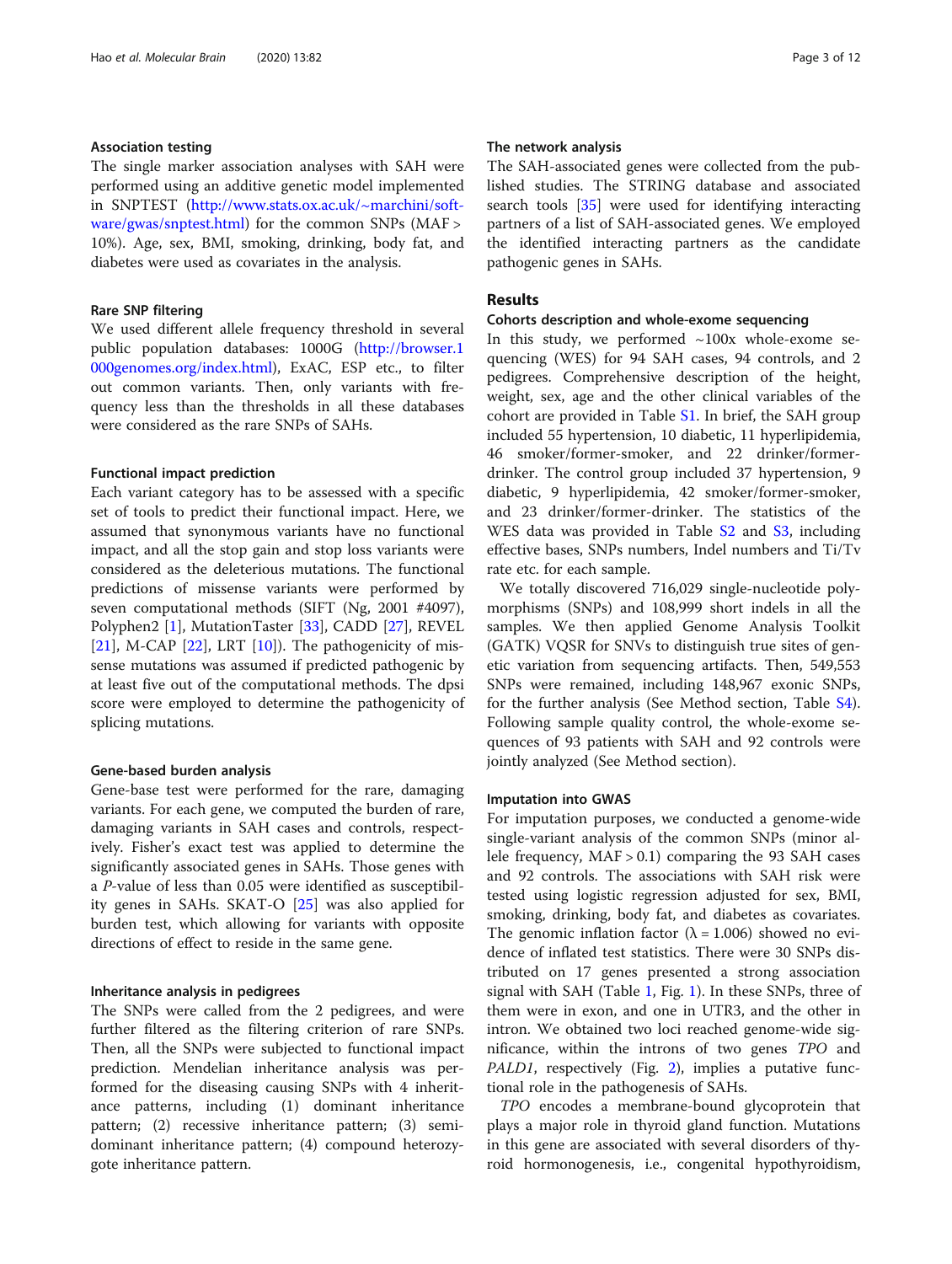<span id="page-3-0"></span>Table 1 SNPs with the strongest association with SAH from the GWAS results

| Chr            | Pos          | Ref          | Alt          | Cases MAF | Controls MAF | <b>OR</b> | $P$ value | Function | Gene       |
|----------------|--------------|--------------|--------------|-----------|--------------|-----------|-----------|----------|------------|
| 10             | 72,300,743   | G            | C            | 0.087     | 0.274        | 3.97      | 6.94E-07  | intronic | PALD1      |
| $\overline{2}$ | 1,437,410    | C            | T            | 0.245     | 0.484        | 2.90      | 1.16E-06  | intronic | <b>TPO</b> |
| 2              | 31,189,236   | $\mathsf{A}$ | G            | 0.212     | 0.425        | 2.75      | 2.37E-06  | intronic | GALNT14    |
| $\overline{2}$ | 31,189,304   | $\subset$    | $\top$       | 0.212     | 0.425        | 2.75      | 2.37E-06  | intronic | GALNT14    |
| $\overline{2}$ | 31,189,345   | T            | G            | 0.212     | 0.425        | 2.75      | 2.37E-06  | intronic | GALNT14    |
| $\overline{2}$ | 31,189,401   | G            | Α            | 0.212     | 0.425        | 2.75      | 2.37E-06  | intronic | GALNT14    |
| $\overline{2}$ | 31,189,439   | Α            | G            | 0.212     | 0.425        | 2.75      | 2.37E-06  | intronic | GALNT14    |
| 10             | 72,306,967   | T            | $\subset$    | 0.174     | 0.366        | 2.74      | 3.33E-06  | intronic | PALD1      |
| 10             | 72,306,978   | $\mathsf{A}$ | $\subset$    | 0.174     | 0.366        | 2.74      | 3.33E-06  | intronic | PALD1      |
| $\overline{2}$ | 1,437,163    | $\subset$    | $\mathsf{A}$ | 0.168     | 0.376        | 2.98      | 6.23E-06  | intronic | <b>TPO</b> |
| 19             | 50,189,818   | C            | G            | 0.098     | 0.016        | 0.15      | 1.09E-05  | intronic | PRMT1      |
| 20             | 3,846,843    | $\top$       | $\subset$    | 0.348     | 0.172        | 0.39      | 1.34E-05  | UTR3     | MAVS       |
| 10             | 72,289,778   | $\top$       | $\subset$    | 0.109     | 0.269        | 3.01      | 1.82E-05  | exonic   | PALD1      |
| 19             | 50,195,455   | Α            | G            | 0.092     | 0.016        | 0.16      | 2.38E-05  | intronic | CPT1C      |
| 4              | $1.85E + 08$ | Α            | G            | 0.147     | 0.032        | 0.19      | 2.65E-05  | intronic | TRAPPC11   |
| 7              | 28,449,965   | C            | $\top$       | 0.033     | 0.140        | 4.82      | 2.73E-05  | intronic | CREB5      |
| $\overline{2}$ | 1,442,417    | T            | $\subset$    | 0.163     | 0.355        | 2.82      | 2.80E-05  | intronic | <b>TPO</b> |
| 2              | 1,442,476    | $\subset$    | T            | 0.163     | 0.355        | 2.82      | 2.80E-05  | intronic | <b>TPO</b> |
| 5              | 58,334,645   | G            | Α            | 0.054     | 0.199        | 4.32      | 3.43E-05  | intronic | PDE4D      |
| 10             | 72,307,101   | $\subset$    | T            | 0.603     | 0.398        | 2.30      | 3.58E-05  | exonic   | PALD1      |
| 14             | 35,062,166   | Τ            | $\subset$    | 0.114     | 0.263        | 2.78      | 4.50E-05  | intronic | SNX6       |
| 7              | $1.51E + 08$ | G            | $\subset$    | 0.315     | 0.516        | 2.32      | 4.78E-05  | intronic | NUB1       |
| 18             | 14,796,080   | Α            | G            | 0.234     | 0.382        | 2.02      | 5.39E-05  | intronic | ANKRD30B   |
| $\overline{2}$ | 1,426,621    | Α            | G            | 0.332     | 0.532        | 2.29      | 6.31E-05  | intronic | <b>TPO</b> |
| 9              | $1.02E + 08$ | T            | $\subset$    | 0.196     | 0.065        | 0.28      | 6.60E-05  | intronic | GALNT12    |
| 15             | 23,049,369   | $\mathsf{A}$ | G            | 0.337     | 0.177        | 0.42      | 8.36E-05  | intronic | NIPA1      |
| 5              | 75,427,935   | $\mathsf{A}$ | G            | 0.272     | 0.452        | 2.21      | 9.09E-05  | exonic   | SV2C       |
| 10             | 72,288,900   | G            | Α            | 0.397     | 0.591        | 2.20      | 0.000103  | intronic | PALD1      |
| 10             | 50,683,438   | C            | $\top$       | 0.277     | 0.118        | 0.35      | 0.000104  | intronic | ERCC6      |
| 6              | 70,970,299   | Τ            | $\subset$    | 0.223     | 0.091        | 0.35      | 0.000106  | intronic | COL9A1     |

and congenital goiter [\[31,](#page-11-0) [34](#page-11-0)]. As depicted in Fig. [2,](#page-4-0) another SNP within Phosphatase Domain Containing Paladin 1 (PALD1) also showed a significant signal. PALD1 is thought to be involved in the formation of vascular endothelium [\[36](#page-11-0)].

# The role of rare variations in SAH risk

It is plausible that analysis of rare variants could explain additional disease risk or trait variability. We next investigated the rare variants across the cohorts by applying the frequency filtering (see Method section). The variants were defined as rare if their frequency in various databases were less than the corresponding threshold (Table [S5](#page-10-0)). Each rare variant was assessed with a specific set of tools to predict their functional impact (see Method section).

The 30,651 potential damaging rare variants remained for further analysis.

We employed two gene-based methods to identify the susceptibility genes in SAHs. Rare variants burden testing was performed between SAH cases and control samples by Fisher's exact test, and 38 susceptibility genes, such as gene OBSCN, TJP1, ADGRV1, and FBN3 etc., were obtained (Table [2\)](#page-5-0). However, when variants with opposite directions of effect in the same gene, the testing power will be reduced. We then employed another analysis with SKAT-O [\[25\]](#page-11-0) to identify the signals, which both allowed for variants with opposite directions of effect to reside in the same gene. The SKAT-O identified 37 signals (Table [3](#page-6-0)), which were highly overlap with the results from the burden test (92.3%, Fig. [3](#page-7-0)), which suggested that these genes could be directly involved in ALS risk.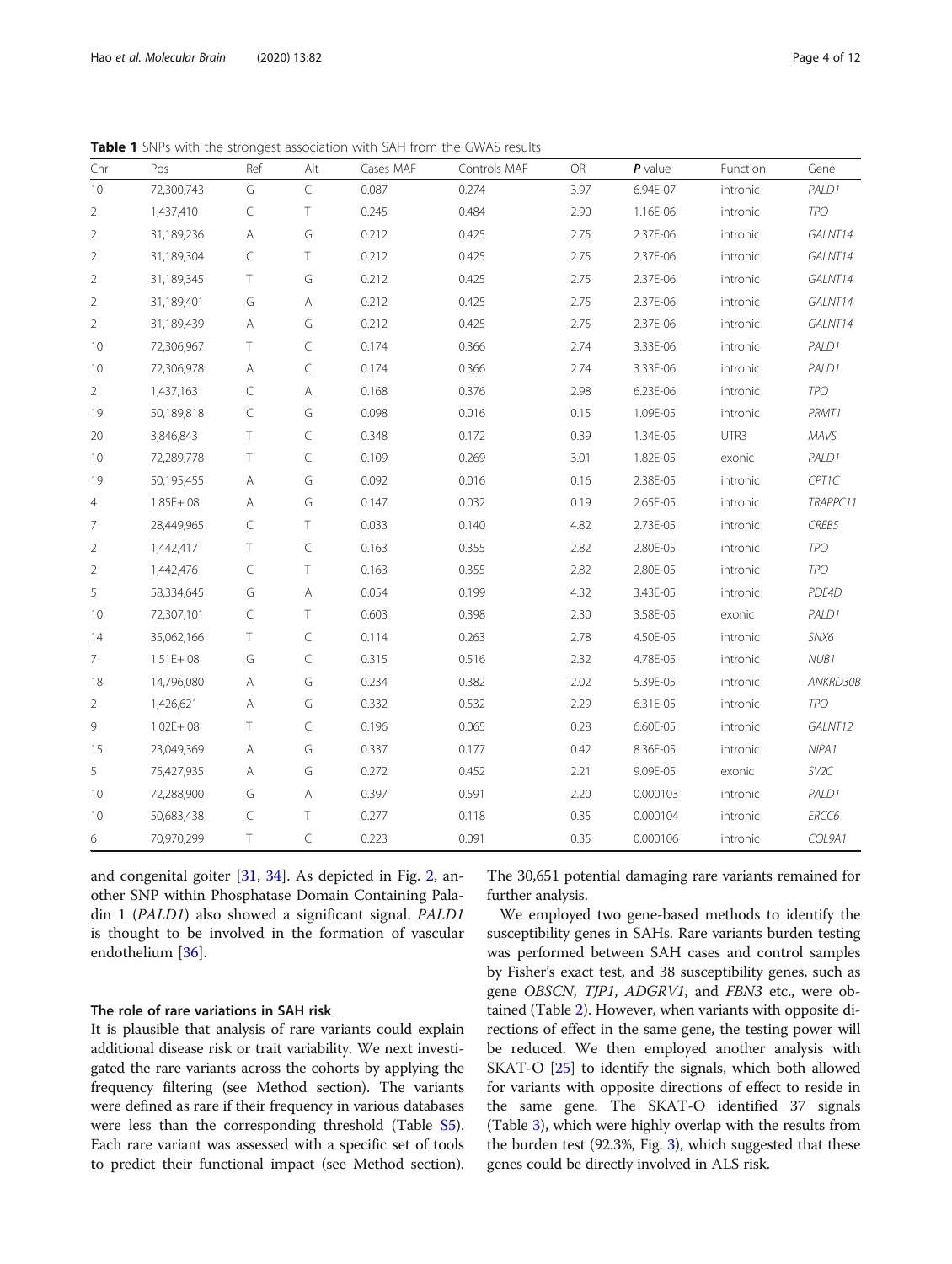<span id="page-4-0"></span>

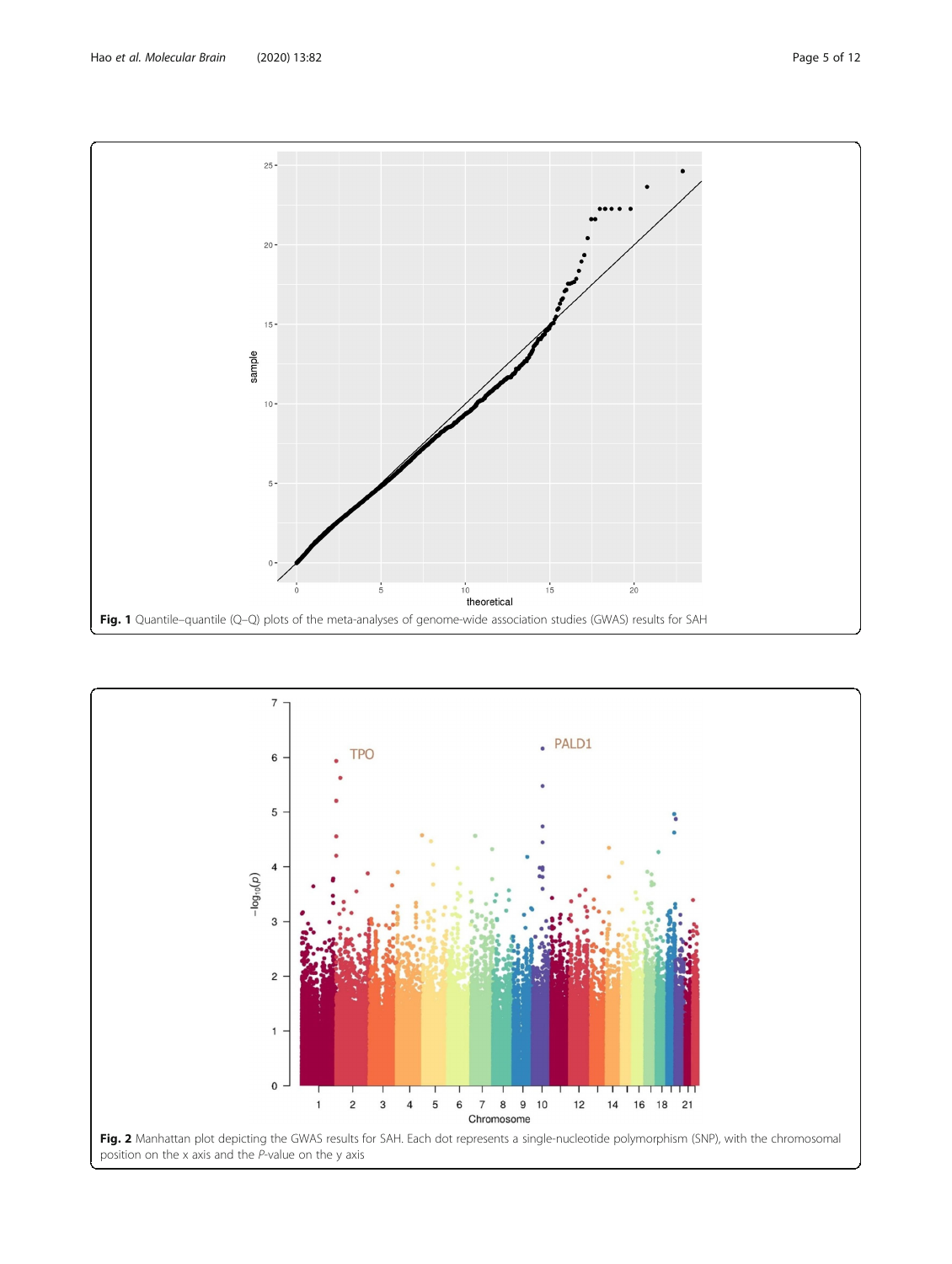| Gene          | Number of Cases<br>with mutations | Number of Controls<br>with mutations | Number of Cases<br>without mutations | Number of Controls<br>without mutations | P value | ${\sf OR}$ |
|---------------|-----------------------------------|--------------------------------------|--------------------------------------|-----------------------------------------|---------|------------|
| OBSCN         | 26                                | 11                                   | 68                                   | 82                                      | 0.005   | 2.834      |
| ABCG8         | 7                                 | $\mathbb O$                          | $87\,$                               | 93                                      | 0.007   | Inf        |
| PIGG          | 7                                 | $\mathbf 0$                          | 87                                   | 93                                      | 0.007   | Inf        |
| GOLGA2        | 6                                 | 0                                    | 88                                   | 93                                      | 0.015   | Inf        |
| MTMR4         | 6                                 | $\mathbf 0$                          | 88                                   | 93                                      | 0.015   | Inf        |
| MYH1          | 6                                 | 0                                    | 88                                   | 93                                      | 0.015   | Inf        |
| <b>OTOGL</b>  | 6                                 | $\mathbf 0$                          | 88                                   | 93                                      | 0.015   | Inf        |
| TCF3          | 6                                 | 0                                    | 88                                   | 93                                      | 0.015   | Inf        |
| TJP1          | 10                                | $\overline{2}$                       | 84                                   | 91                                      | 0.017   | 5.374      |
| KMT2C         | 8                                 | -1                                   | 86                                   | 92                                      | 0.018   | 8.482      |
| ADGRV1        | 16                                | 6                                    | 78                                   | 87                                      | 0.021   | 2.958      |
| FBN3          | 9                                 | $\overline{2}$                       | 85                                   | 91                                      | 0.030   | 4.782      |
| ABCG5         | 5                                 | $\mathbf 0$                          | 89                                   | 93                                      | 0.030   | Inf        |
| BCL9          | 5                                 | $\mathbf 0$                          | 89                                   | 93                                      | 0.030   | Inf        |
| C1orf94       | 5                                 | $\mathbf 0$                          | 89                                   | 93                                      | 0.030   | Inf        |
| <b>CEBPZ</b>  | 5                                 | 0                                    | 89                                   | 93                                      | 0.030   | Inf        |
| COG3          | 5                                 | $\mathbf 0$                          | 89                                   | 93                                      | 0.030   | Inf        |
| CTC1          | 5                                 | 0                                    | 89                                   | 93                                      | 0.030   | Inf        |
| <b>FDXR</b>   | 5                                 | 0                                    | 89                                   | 93                                      | 0.030   | Inf        |
| GRIK3         | 5                                 | 0                                    | 89                                   | 93                                      | 0.030   | Inf        |
| <b>INCENP</b> | 5                                 | $\mathbf 0$                          | 89                                   | 93                                      | 0.030   | Inf        |
| IQGAP3        | 5                                 | 0                                    | 89                                   | 93                                      | 0.030   | Inf        |
| KNDC1         | 5                                 | $\mathbf 0$                          | 89                                   | 93                                      | 0.030   | Inf        |
| LETMD1        | 5                                 | $\mathbf 0$                          | 89                                   | 93                                      | 0.030   | Inf        |
| METTL22       | 5                                 | $\mathbf 0$                          | 89                                   | 93                                      | 0.030   | Inf        |
| NCOA6         | 5                                 | 0                                    | 89                                   | 93                                      | 0.030   | Inf        |
| PDZD7         | 5                                 | 0                                    | 89                                   | 93                                      | 0.030   | Inf        |
| PIF1          | 5                                 | 0                                    | 89                                   | 93                                      | 0.030   | Inf        |
| PLXNA4        | 5                                 | $\mathbf 0$                          | 89                                   | 93                                      | 0.030   | Inf        |
| RAPGEFL1      | 5                                 | 0                                    | 89                                   | 93                                      | 0.030   | Inf        |
| RGS14         | 5                                 | 0                                    | 89                                   | 93                                      | 0.030   | Inf        |
| SCN7A         | 5                                 | 0                                    | 89                                   | 93                                      | 0.030   | Inf        |
| THEG          | 5                                 | $\mathbf 0$                          | 89                                   | 93                                      | 0.030   | Inf        |
| VEPH1         | 5                                 | $\circ$                              | 89                                   | 93                                      | 0.030   | Inf        |
| ZFP90         | 5                                 | $\mathbf 0$                          | 89                                   | 93                                      | 0.030   | Inf        |
| LENG8         | 7                                 | -1                                   | 87                                   | 92                                      | 0.033   | 7.339      |
| <b>NIPBL</b>  | $\overline{7}$                    | $\mathbf{1}$                         | 87                                   | 92                                      | 0.033   | 7.339      |
| TECPR2        | 7                                 | $\mathbf{1}$                         | 87                                   | 92                                      | 0.033   | 7.339      |

<span id="page-5-0"></span>Table 2 Candidate genes in SAH identified by burden test of rare variants

The overlapped genes were further subjected to functional enrichment analysis. These genes were overrepresented in some pathways related to cellular organization, i.e., adherens junction, and degradation of the extracellular matrix; and transcription factor signal, i.e., TGF-beta signal pathway  $(Table 4).$  $(Table 4).$  $(Table 4).$ 

# Pedigree analysis

We performed Mendelian inheritance analysis for two SAH pedigrees with probable inheritance patterns, including (1) dominant inheritance pattern; (2) recessive inheritance pattern; (3) semi-dominant inheritance pattern; (4) compound heterozygote inheritance pattern. Pathogenicity of missense mutations was assumed if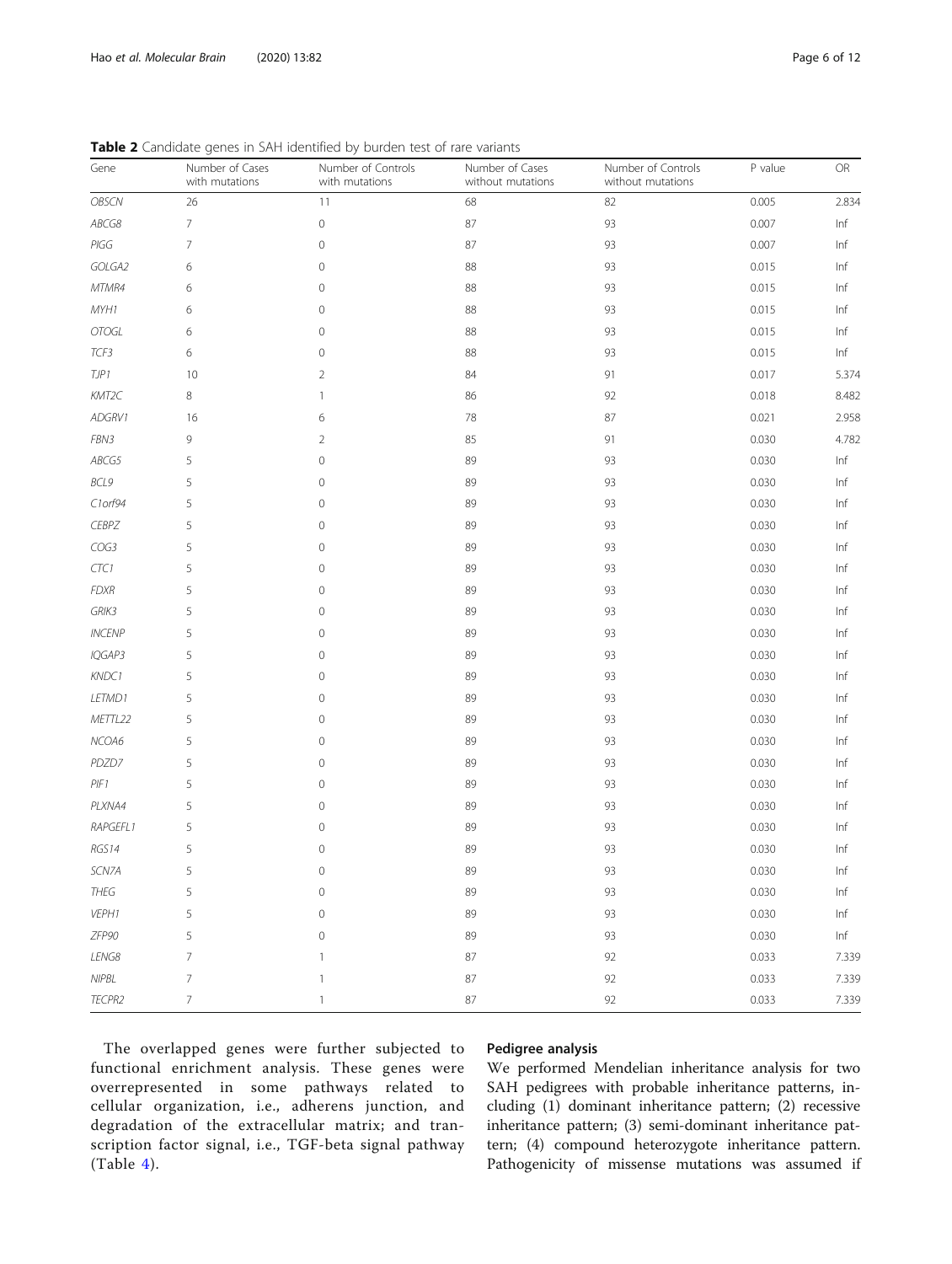| Gene          | P value | Number of Marker All | Number of Marker Test | MAC            | m  | Method bin | MAP      |
|---------------|---------|----------------------|-----------------------|----------------|----|------------|----------|
| OBSCN         | 0.005   | 37                   | 36                    | 40             | 37 | ER.A       | $-1.000$ |
| ABCG8         | 0.010   | 8                    | $\overline{7}$        | $\overline{7}$ | 7  | ER         | 0.003    |
| PIGG          | 0.010   | 9                    | $\overline{7}$        | $\overline{7}$ | 7  | ER         | 0.003    |
| GOLGA2        | 0.021   | 6                    | 6                     | 6              | 6  | ER         | 0.007    |
| MTMR4         | 0.021   | $\overline{7}$       | $\overline{7}$        | $\overline{7}$ | 6  | ER         | 0.007    |
| MYH1          | 0.021   | 6                    | 6                     | 6              | 6  | ER         | 0.007    |
| TCF3          | 0.021   | 6                    | 6                     | 6              | 6  | ER         | 0.007    |
| KMT2C         | 0.026   | 9                    | 9                     | 9              | 9  | ER         | 0.001    |
| FBN3          | 0.039   | 13                   | 12                    | 12             | 11 | ER         | 0.000    |
| ABCG5         | 0.044   | 5                    | 5                     | 5              | 5  | ER         | 0.014    |
| BCL9          | 0.044   | 5                    | 5                     | 5              | 5  | ER         | 0.014    |
| $C1$ orf94    | 0.044   | 5                    | 5                     | 5              | 5  | ER         | 0.014    |
| CCDC102A      | 0.044   | $\overline{7}$       | 5                     | 5              | 5  | ER         | 0.014    |
| <b>CEBPZ</b>  | 0.044   | 5                    | 5                     | 5              | 5  | ER         | 0.014    |
| COG3          | 0.044   | $\overline{4}$       | $\overline{4}$        | 5              | 5  | ER         | 0.014    |
| CTC1          | 0.044   | 5                    | 5                     | 5              | 5  | ER         | 0.014    |
| <b>FDXR</b>   | 0.044   | 5                    | 5                     | 5              | 5  | ER         | 0.014    |
| GRIK3         | 0.044   | 5                    | 5                     | 5              | 5  | ER         | 0.014    |
| <b>INCENP</b> | 0.044   | $\mathsf 3$          | 3                     | 5              | 5  | ER         | 0.014    |
| IQGAP3        | 0.044   | 6                    | 5                     | 5              | 5  | ER         | 0.014    |
| KNDC1         | 0.044   | 5                    | 5                     | 5              | 5  | ER         | 0.014    |
| LETMD1        | 0.044   | 4                    | 4                     | 5              | 5  | ER         | 0.014    |
| METTL22       | 0.044   | 4                    | 4                     | 5              | 5  | ER         | 0.014    |
| NCOA6         | 0.044   | 5                    | 5                     | 5              | 5  | ER         | 0.014    |
| OTOGL         | 0.044   | 5                    | 4                     | 5              | 5  | ER         | 0.014    |
| PDZD7         | 0.044   | $\mathsf 3$          | 3                     | 5              | 5  | ER         | 0.014    |
| PIF1          | 0.044   | 6                    | 5                     | 5              | 5  | ER         | 0.014    |
| PLXNA4        | 0.044   | 4                    | 4                     | 5              | 5  | ER         | 0.014    |
| RAPGEFL1      | 0.044   | 3                    | 3                     | 5              | 5  | ER         | 0.014    |
| RGS14         | 0.044   | $\overline{4}$       | $\overline{4}$        | 5              | 5  | ER         | 0.014    |
| SCN7A         | 0.044   | 5                    | 5                     | 5              | 5  | ER         | 0.014    |
| <b>THEG</b>   | 0.044   | 5                    | 5                     | 5              | 5  | ${\sf ER}$ | 0.014    |
| VEPH1         | 0.044   | 5                    | 5                     | 5              | 5  | ER         | 0.014    |
| ZFP90         | 0.044   | 4                    | $\overline{4}$        | 5              | 5  | ER         | 0.014    |
| LENG8         | 0.050   | 8                    | 8                     | 8              | 8  | ER         | 0.002    |
| NIPBL         | 0.050   | 8                    | $\,8\,$               | 8              | 8  | ER         | 0.002    |
| TECPR2        | 0.050   | 9                    | $\,8\,$               | 8              | 8  | ${\sf ER}$ | 0.002    |

<span id="page-6-0"></span>Table 3 Candidate genes in SAH identified by SKAT-O analysis

predicted pathogenic by at least five out of seven computational methods (SIFT, PolyPhen2, LRT, Mutatation-Taster, M-CAP, CADD, and REVEL). The potential disease causing variants were only performed in dominant inheritance pattern, and there were 35 and 15 SNPs identified in these two pedigrees, respectively (Table [5](#page-8-0) and [6](#page-9-0)). Twelve and seven candidate genes were

# identified in pedigree 1 and 2, respectively (Table [7](#page-9-0)). The gene COL1A2, a pathogenic gene in pedigree 2, was also reported to be associated with SAH phenotype [\[15](#page-11-0)].

# Putative pathogenic genes for SAHs

Protein–protein interactions were known as mediating many cellular functions, including cell cycle progression,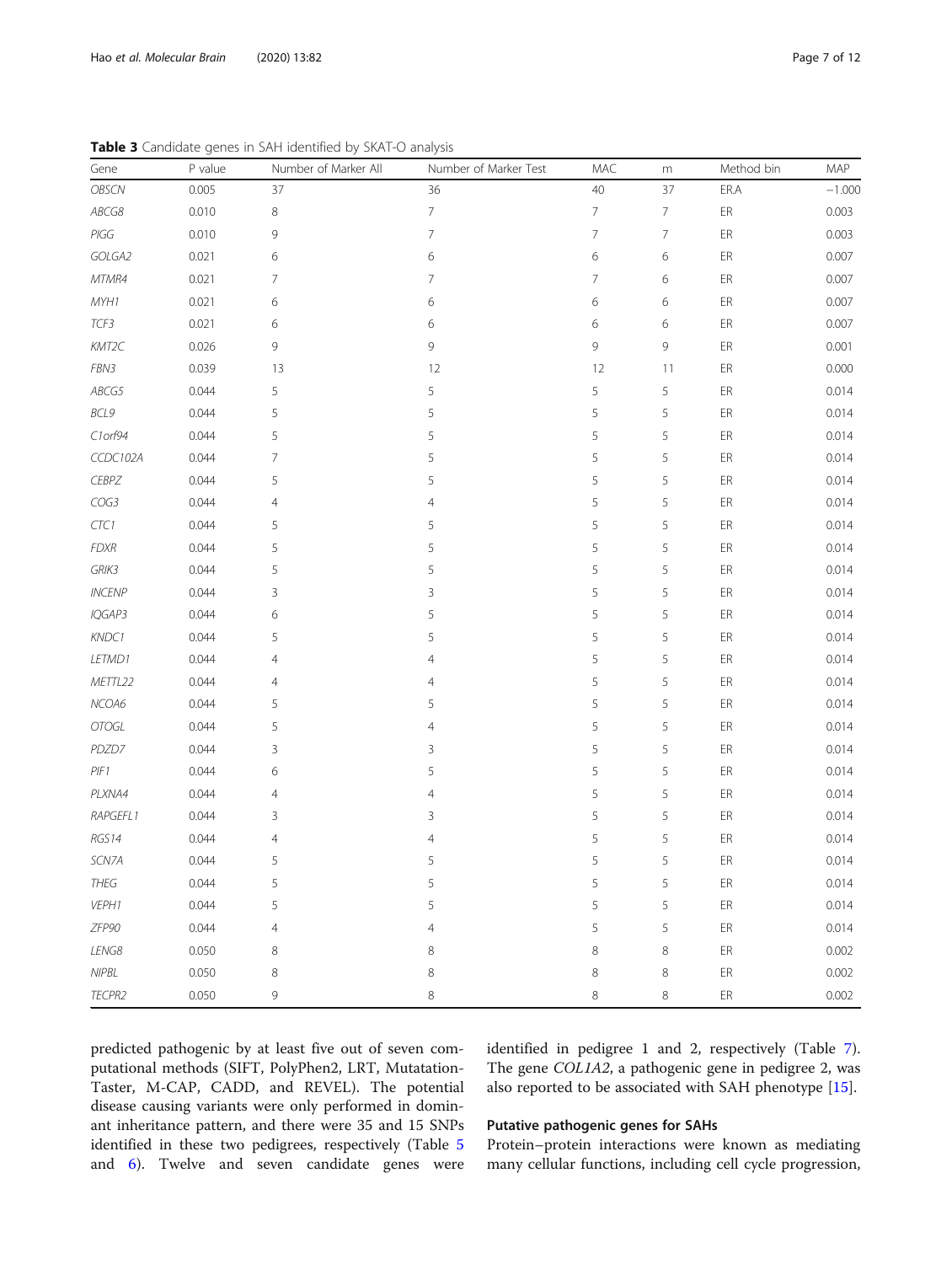<span id="page-7-0"></span>

|  |  |  | Table 4 The enriched pathways for the overlapped genes between burden test and SKAT-O analysis |
|--|--|--|------------------------------------------------------------------------------------------------|
|  |  |  |                                                                                                |

| Pathways                                                | Genes                                           |
|---------------------------------------------------------|-------------------------------------------------|
| Adherens_junction                                       | TJP1 PTPRM                                      |
| Angiogenesis                                            | <b>FGFR2 UNC5B NOTCH3 FGFR4 FLT4</b>            |
| Apelin_signaling_pathway                                | NOTCH3 ADCY8                                    |
| Cell_cycle_Role_of_SCF_complex_in_cell_cycle_regulation | <b>FZR1 MAPK8</b>                               |
| Degradation_of_the_extracellular_matrix                 | FBN3 ADAMTS18 NCAM1 NTN4                        |
|                                                         | LAMB2 LAMB1 CAPN1 COL20A1 FBLN2                 |
|                                                         | COL14A1 ITGA2 NCAN P4HA2                        |
| Development_TGF-beta_receptor_signaling                 | FZR1                                            |
| Elastic_fibre_formation                                 | <b>FBN3 FBLN2</b>                               |
| Endochondral Ossification                               | RUNX2                                           |
| ERK_signaling                                           | MYH1 TCF3 FBN3 ECM2 FGFR2 PRKCO RPS6KA1 FLT4    |
|                                                         | TCF19 LAMB2 LAMB1 CAPN1 COL20A1 RASGRP1         |
|                                                         | NOTCH3 ADCY8 ARHGEF16 CDH12 CDH19 COL14A1 FGFR4 |
|                                                         | IL12RB1 ITGA2 MAPK8 NCAN NTRK3 PLCD4 ARHGEF2    |
| HTLV-I infection                                        | TCF3 POLE ADCY8 CRTC3 HLA-DPA1 MAPK8            |
| Integrin_Pathway                                        | MYH1 FBN3 ECM2 PRKCQ LAMB2 LAMB1 CAPN1          |
|                                                         | COL20A1 ADCY8 CD36 COL14A1 ITGA2 MAPK8 NCAN     |
| PAK Pathway                                             | MYH1 TCF3 TJP1 FGFR2 NOX4 PRKCO PTPRH           |
|                                                         | TCF19 NOTCH3 FGFR4 FLT4 IL12RB1                 |
|                                                         | MAPK8 NTRK3 PLCD4 PTPN3 PTPRM GPLD1             |
| Sertoli-Sertoli_Cell_Junction_Dynamics                  | MYH1 TJP1 SAFB ITGA2 MAPK8 RAB17 RAB34 ARHGEF2  |
| SMAD_Signaling_Network                                  | PSMB8 PSMD5                                     |
| Smooth_Muscle_Contraction                               | <b>NULL</b>                                     |
| TGF-beta_receptor_signaling_activates_SMADs             | MTMR4                                           |
| TGF-beta_receptor_signaling                             | 7FYVF16                                         |
| TGF-beta_signaling_pathway_KEGG                         | ID4 INHBA SMAD6 ZFYVE16                         |
| TGF-beta_Signaling_Pathways                             | <b>MAPK8 RUNX2</b>                              |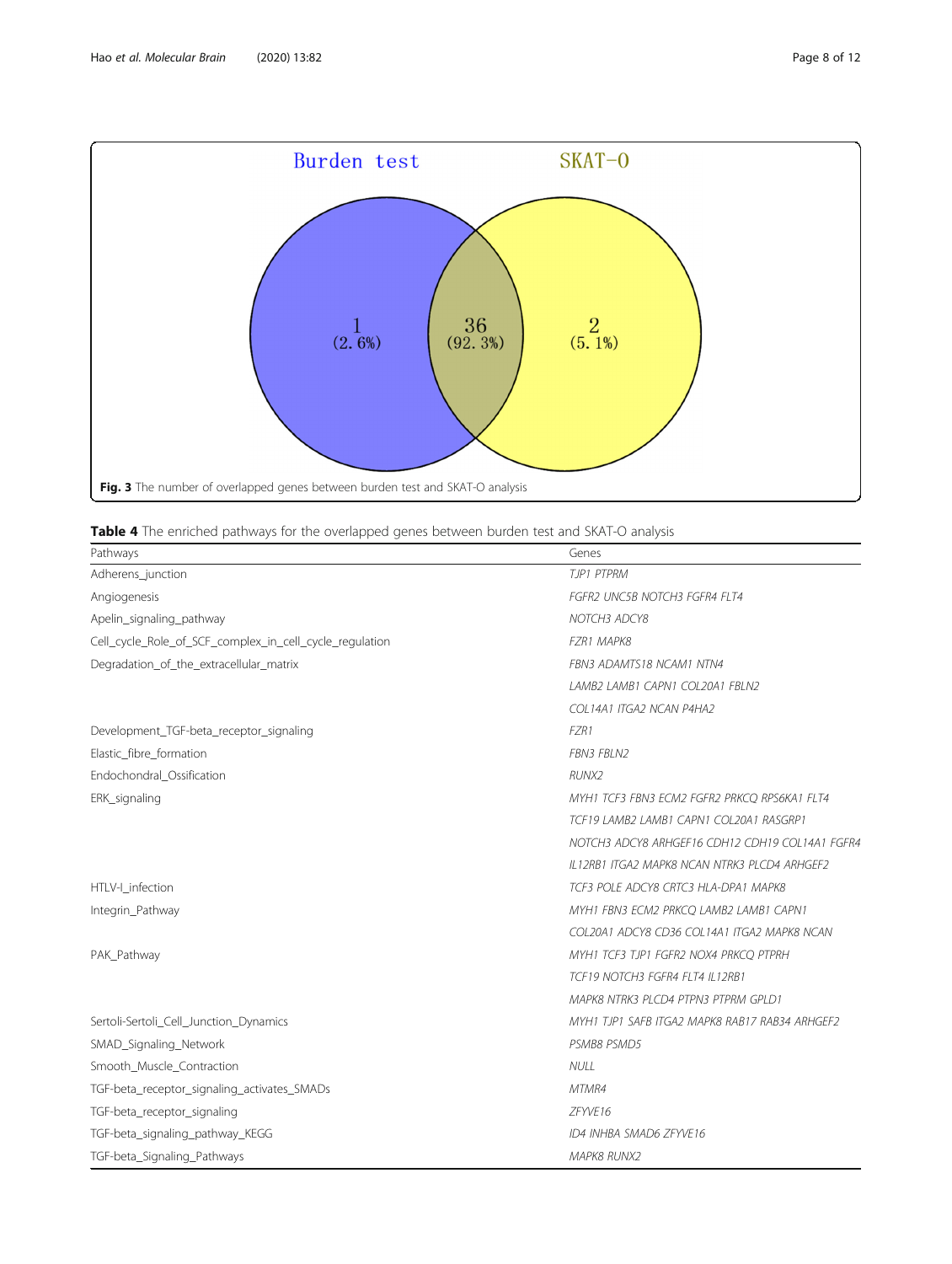<span id="page-8-0"></span>Table 5 The potential disease causing SNPs in dominant inheritance pattern for pedigree 1

| Chr                      | Pos          | Function   | Gene              | <b>SIFT</b> | Pp <sub>2</sub> | LRT                  | MT           | M-CAP | <b>CADD</b> | <b>REVEL</b> |
|--------------------------|--------------|------------|-------------------|-------------|-----------------|----------------------|--------------|-------|-------------|--------------|
| 1                        | $2.18E + 08$ | exonic     | GPATCH2           | 0.00        | 1.00            | D                    | D            | 0.23  | 34.0        | 0.65         |
| $\overline{\phantom{a}}$ | $2.24E + 08$ | exonic     | CCDC185           | 0.04        | 1.00            | $\ddot{\phantom{a}}$ | D            | 0.02  | 19.6        | 0.35         |
| $\overline{\phantom{a}}$ | $2.25E + 08$ | exonic     | DNAH14            | 0.01        | 0.56            | U                    | D            | 0.04  | 23.0        | 0.09         |
| $\overline{2}$           | 54,609,069   | intergenic | C2orf73 SPTBN1    | 0.00        |                 | $\ddot{\phantom{0}}$ | $\hbox{N}$   | 0.00  | $0.2\,$     | 0.03         |
| $\overline{2}$           | 55,795,456   | exonic     | PPP4R3B           |             | 0.39            | D                    | D            | 0.03  | 23.6        | 0.72         |
| $\overline{2}$           | $1.79E + 08$ | exonic     | <b>TTN</b>        | 0.23        | 0.02            |                      | $\hbox{N}$   | 0.05  | 14.1        | 0.12         |
| $\sqrt{2}$               | $1.8E + 08$  | exonic     | <b>TTN</b>        | 0.16        | 0.80            |                      | D            | 0.03  | 19.0        | 0.44         |
| $\overline{2}$           | $2.2E + 08$  | exonic     | CFAP65            | 0.00        | 0.98            | N                    | D            | 0.01  | 34.0        | 0.19         |
| $\overline{2}$           | $2.2E + 08$  | exonic     | STK11IP           |             |                 | Ν                    | Α            |       | 39.0        |              |
| $\overline{2}$           | $2.23E + 08$ | exonic     | PAX3              | 0.02        | 0.22            | D                    | D            | 0.07  | 21.4        | 0.48         |
| 3                        | 49,169,107   | exonic     | LAMB2             | 0.03        | 0.15            | $\hbox{N}$           | D            | 0.02  | 22.2        | 0.11         |
| 3                        | $1.83E + 08$ | intronic   | ATP11B            | 0.03        |                 | ¥.                   | $\hbox{N}$   | 0.01  | 5.8         | 0.02         |
| 3                        | $1.94E + 08$ | exonic     | ATP13A3           | 0.32        | 0.15            | $\hbox{N}$           | $\hbox{N}$   | 0.03  | 6.8         | 0.25         |
| 4                        | 871,443      | exonic     | GAK               | 0.06        | 0.42            | D                    | D            | 0.07  | 26.3        | 0.53         |
| 4                        | 6,873,370    | exonic     | KIAA0232          | 0.04        | 0.20            | D                    | D            | 0.01  | 25.1        | 0.23         |
| 4                        | 74,276,089   | exonic     | ALB               | 0.03        | 1.00            | Ν                    | $\mathsf{N}$ | 0.05  | 22.4        | 0.02         |
| 7                        | 72,397,374   | exonic     | POM121            | 0.07        | 0.51            | Ν                    | $\mathsf N$  | 0.01  | 23.2        | 0.03         |
| 7                        | 87,179,859   | exonic     | ABCB1             | 0.18        | 0.01            | D                    | D            | 0.05  | 14.0        | 0.26         |
| 7                        | $1.17E + 08$ | exonic     | CTTNBP2           | 0.01        | 0.99            | D                    | D            | 0.04  | 27.4        | 0.36         |
| 7                        | $1.29E + 08$ | exonic     | IRF5              | 0.21        | 0.00            | $\hbox{N}$           | N            | 0.03  | 15.1        | 0.25         |
| $\overline{7}$           | $1.3E + 08$  | exonic     | CPA4              | 0.00        | 0.89            | D                    | D            | 0.30  | 25.1        | 0.31         |
| 9                        | $1.31E + 08$ | exonic     | ODF <sub>2</sub>  | 0.00        | 0.99            | D                    | D            | 0.02  | 28.3        | 0.31         |
| 12                       | 6,458,130    | exonic     | SCNN1A            | 0.15        |                 | t,                   | D            | 0.10  | 13.7        | 0.09         |
| 14                       | 95,562,384   | exonic     | DICER1            | 0.18        | 0.00            | Ν                    | $\mathsf{N}$ | 0.05  | 0.5         | 0.02         |
| 16                       | 89,865,550   | intronic   | <b>FANCA</b>      | 0.00        |                 | t,                   | $\hbox{N}$   | 0.01  | 3.8         |              |
| 17                       | 7,231,013    | exonic     | NEURL4            | 0.00        | 0.01            | D                    | D            | 0.04  | 22.7        | 0.26         |
| 17                       | 7,483,148    | exonic     | CD68              | 0.00        | 0.19            | $\hbox{N}$           | D            | 0.02  | 22.5        | 0.19         |
| 17                       | 7,691,426    | exonic     | DNAH <sub>2</sub> | 0.08        | 0.43            | Ν                    | D            | 0.01  | 22.5        | 0.06         |
| 17                       | 73,564,902   | exonic     | LLGL2             | 0.01        | 0.71            | D                    | D            | 0.04  | 27.4        | 0.53         |
| 17                       | 74,085,300   | exonic     | EXOC7             | 0.22        | 0.02            | D                    | D            | 0.00  | 17.8        | 0.08         |
| 20                       | 55,777,539   | exonic     | BMP7              | 0.01        | 0.74            | D                    | $\mathsf D$  | 0.08  | 29.0        | 0.22         |
| 21                       | 46,929,308   | exonic     | <b>COL18A1</b>    | 0.14        | 0.16            | Ν                    | $\mathsf N$  | 0.10  | 10.5        | 0.12         |
| 22                       | 30,074,259   | exonic     | NF <sub>2</sub>   | 0.59        | 0.02            | D                    | D            | 0.08  | 18.4        | 0.43         |
| 22                       | 50,721,594   | exonic     | PLXNB2            | 0.51        | 0.00            | $\hbox{N}$           | $\hbox{N}$   | 0.05  | 14.3        | 0.27         |
| 22                       | 50,945,311   | exonic     | LMF <sub>2</sub>  | 0.00        | 0.99            | D                    | D            | 0.67  | 28.0        | 0.41         |

signal transduction, and metabolic pathways. The genes that interacted with the known SAH genes may influence the SAH phenotypes by participating in the same network/pathway. Basic on previous studies, we collected 28 SAH associated genes (Table [S6\)](#page-10-0), and these genes were further assessed the direct and indirect associations with other genes by STRING [\[35](#page-11-0)]. In total, we identified 47 putative interacted genes with the SAH (Table [S7\)](#page-10-0). To look deep into the pathogenic genes associated with SAH, we selected

the overlapped genes among the results from the burden test, SKAT-O analysis and putative interacted genes (Table [8\)](#page-9-0). Finally, we identified 25 putative pathogenic genes for SAH.

Among these genes, FBLN2 has been identified a member of fibulin family, and is responsible for maintenance of the adult vessel wall after injury [[8](#page-10-0)]. BMP7 was reported to play an important role in facilitating recovery after stroke in rat [[9\]](#page-10-0). ITGA2 is responsible for adhesion of platelets and other cells to collagens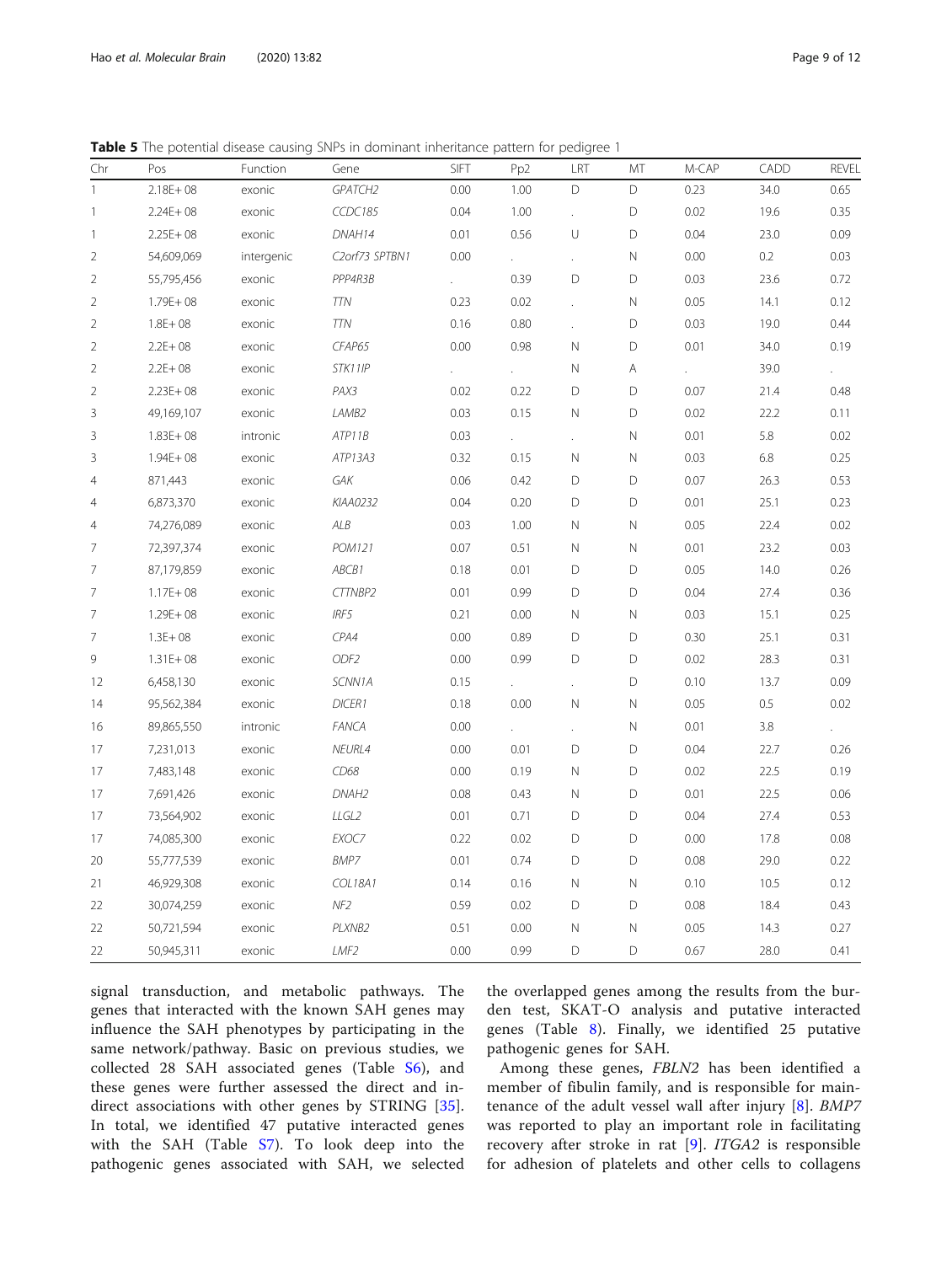<span id="page-9-0"></span>Table 6 The potential disease causing SNPs in dominant inheritance pattern for pedigree 2

| Chr            | Pos          | Function | Gene              | SIFT | Pp <sub>2</sub> | LRT | MT           | M-CAP | CADD | <b>REVEL</b> |
|----------------|--------------|----------|-------------------|------|-----------------|-----|--------------|-------|------|--------------|
|                | $1.5E + 08$  | exonic   | HIST2H2AC         | 0.00 | 0.10            | Ν   | D            | 0.024 | 8.0  | 0.15         |
|                | $1.52E + 08$ | exonic   | RPTN              | 0.01 | 0.02            |     | $\mathsf{N}$ | 0.003 | 16.3 | 0.01         |
|                | $1.57E + 08$ | exonic   | IQGAP3            | 0.00 | 1.00            | D   | D            | 0.154 | 35.0 | 0.84         |
|                | $1.62E + 08$ | exonic   | DUSP12            | 0.10 | 1.00            | D   | D            | 0.009 | 23.4 | 0.16         |
| 6              | 56,471,328   | intronic | DST               | 0.01 | 0.17            | Ν   |              | 0.033 | 12.0 | 0.10         |
| 7              | 20,782,555   | exonic   | ABCB5             | 0.00 | 0.99            | D   | D            | 0.039 | 27.8 | 0.70         |
| $\overline{7}$ | 29,132,261   | exonic   | <b>CPVL</b>       | 0.04 | 0.99            | Ν   | D            | 0.142 | 26.6 | 0.47         |
| $\overline{7}$ | 94,057,039   | exonic   | COL1A2            | 0.10 | 0.98            | D   | $\mathsf{N}$ | 0.082 | 26.2 | 0.44         |
| $\overline{7}$ | $1.01E + 08$ | exonic   | MUC17             | 0.02 | 0.61            |     | $\mathsf{N}$ | 0.003 | 5.6  | 0.04         |
| $\overline{7}$ | $1.51E + 08$ | exonic   | CHPF2             | 0.03 | 0.89            | D   | D            | 0.049 | 23.3 | 0.32         |
| 8              | 90,936,937   | exonic   | OSGIN2            | 0.38 | 0.03            | D   | D            | 0.01  | 11.3 | 0.07         |
| 17             | 3,030,476    | exonic   | OR1G1             | 0.05 | 0.01            |     | $\mathsf{N}$ | 0     | 13.6 | 0.03         |
| 17             | 4,619,845    | exonic   | ARRB2             | 0.04 | 0.90            | D   | D            | 0.034 | 32.0 | 0.15         |
| 17             | 6,683,525    | exonic   | FBXO39            | 0.14 | 0.09            | D   | D            | 0.024 | 19.8 | 0.17         |
| 17             | 7,733,695    | exonic   | DNAH <sub>2</sub> | 0.01 | 0.89            | Ν   | $\mathsf{N}$ | 0.004 | 23.8 | 0.11         |

and organizations of extracellular matrix. Previous study demonstrated ITGA2-deficient mice overexpressed transforming the growth factor TGFβ [\[16](#page-11-0), [19\]](#page-11-0), which was known to be highly associated with aortic aneurysm and IA. Moreover, both ITGA2 and TTN were involved in hemostasis [[3](#page-10-0), [30\]](#page-11-0). Notably, Notch signaling plays a pivotal role during vascular development [[4,](#page-10-0) [18\]](#page-11-0). Mutations in NOTCH3 have been identified as the underlying cause of cerebral autosomal dominant arteriopathy with subcortical infarcts and leukoencephalopathy (CADASIL), the most common inherited stroke and dementia syndrome in the group of degenerative small vessel diseases [\[23](#page-11-0)]. Our findings demonstrated the therapeutic potential of modifying these signaling in SAHs.

| Table 7 The candidate genes in two pedigrees |  |  |
|----------------------------------------------|--|--|
|----------------------------------------------|--|--|

| Candidate genes in pedigree 1 | Candidate genes in pedigree 2 |
|-------------------------------|-------------------------------|
| <b>GPATCH2</b>                | IQGAP3                        |
| CFAP65                        | DUSP12                        |
| PAX3                          | ABCB5                         |
| GAK                           | CPVL                          |
| KIAA0232                      | COL1A2                        |
| CTTNBP2                       | CHPF2                         |
| CPA4                          | ARRB2                         |
| ODF <sub>2</sub>              |                               |
| NEURL4                        |                               |
| LLGL2                         |                               |
| BMP7                          |                               |
| LMF <sub>2</sub>              |                               |

# **Discussion**

Subarachnoid hemorrhage (SAH) is the rarest but most fatal type of stroke, identification of genetic variants that confer susceptibility to SAH is clinically important to prevent it [[20\]](#page-11-0). In the present study, we performed WES for SAH cases and controls, to identify causal variations that associated with SAH risk in China, which enabled us to systemically evaluate protein-altering variants and candidate functional genes.

Across GWAS with a total of 188 samples, we found a genome-wide significant association of SNPs in TPO and PALD1 with SAH risk. These two genes are involved in disorders of thyroid hormonogenesis and formation of

Table 8 The overlapped genes among the results from burden test, SKAT-O analysis and PPI analysis

| Candidate pathogenic genes |                |
|----------------------------|----------------|
| MYH1                       | CD36           |
| TJP1                       | <b>COL14A1</b> |
| FGFR2                      | FGFR4          |
| NCAM1                      | FLT4           |
| NOX4                       | FZR1           |
| RPS6KA1                    | ID4            |
| LAMB <sub>2</sub>          | IL12RB1        |
| LAMB1                      | <b>ITGA2</b>   |
| COL20A1                    | МАРК8          |
| FBLN2                      | <b>NCAN</b>    |
| POLE                       | P4HA2          |
| NOTCH <sub>3</sub>         | RUNX2          |
| ADCY8                      |                |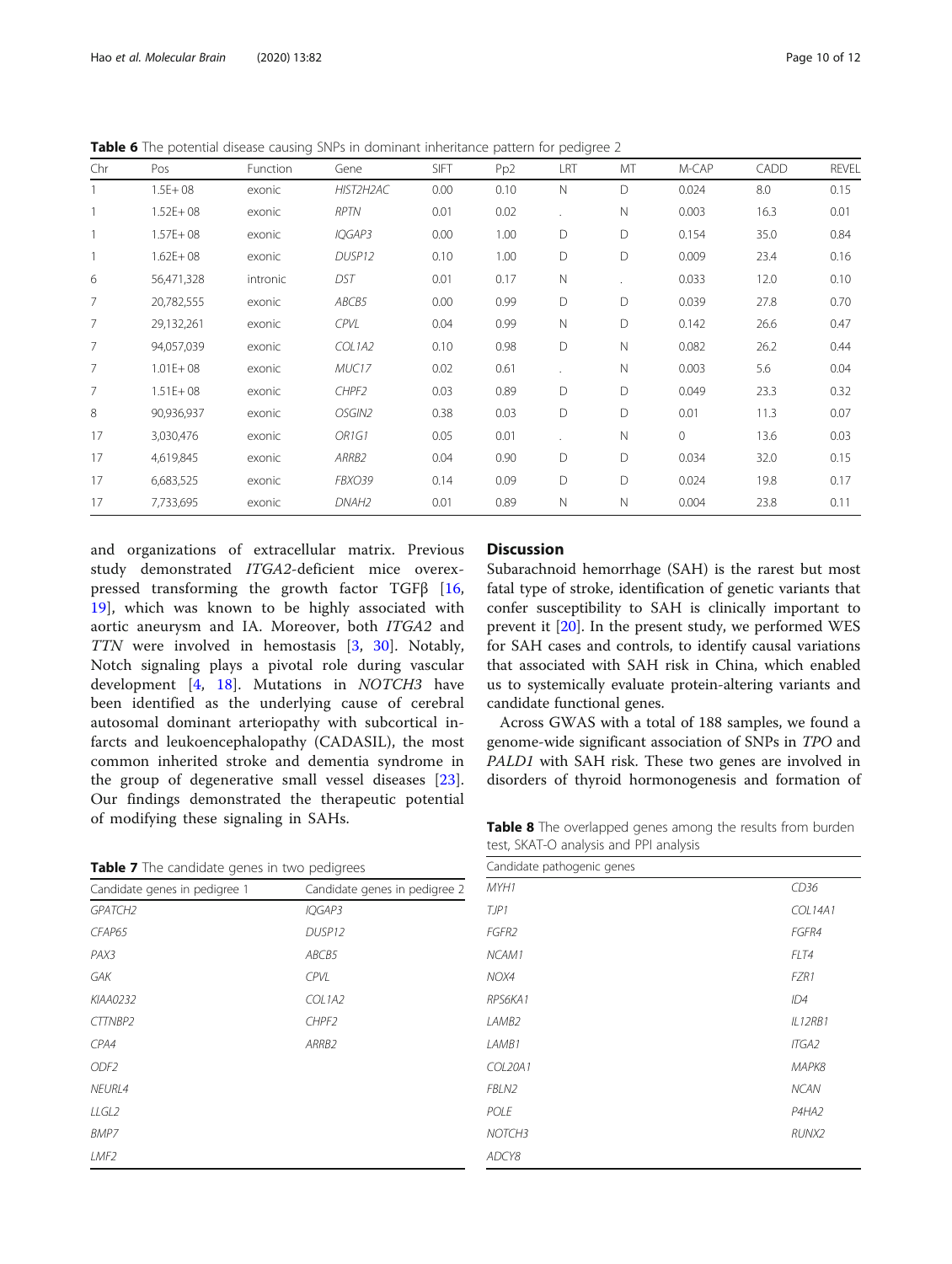<span id="page-10-0"></span>vascular endothelium, respectively. Previous studies of IA have identified SERPINA3 (rs4934) as associated risk loci in the Finnish population, and CSPG2 (rs251124) and HSPG2 (rs3767137) loci as susceptibility sites in the Dutch population. However, in our cohorts, there was no significantly associated signal in these genes, which may due to the different genetic background among the populations.

We then investigated the role of low-frequency variants of intermediate effect in SAH risk through rare SNPs analysis. The pathogenic genes with rare, damaging SNPs were enriched in some pathways related to cellular organization, i.e., degradation of the extracellular matrix; and transcription factor signal, i.e., TGF-beta signaling pathway. TGF-beta signaling plays a vital role in vasculogenesis and maintenance of blood vessel, and is involved in aortic aneurysm and IA. These results highlight the functional importance of rare variations in SAH risk.

The two pedigree samples were mainly used to performed Mendelian inheritance analysis, and it revealed autosomal dominant inheritance of pathogenic genes. In the same time, some potential disease causing variants were also found, such as the gene COL1A2 which was reported to be associated with SAH phenotype [[15\]](#page-11-0). Combing the results from the network analysis of known SAH-associated genes, we obtained a list of candidate susceptibility genes. Among these genes, several were demonstrated to be associated with maintenance of blood vessel, including FBLN2, ITGA2, BMP7, and NOTCH3. NOTCH3 is known to be associated with the most common inherited stroke, CADASIL. These potential targets needed to be further validated in experiment models both in vivo and in vitro, which may facilitate to develop clinical strategies for early detection and intervention.

In conclusion, we have identified a key role for rare variations in SAH and discovered SNPs in new complex loci. However, there are still some limitations to our current study due to the small sample size and availability of family genetic data. In future, the identified candidate genes, i.e., TPO, PALD1 and ITGA2, will be necessary to validate in independent study populations or a larger sample size for Chinese population. Determination of genotypes for SNPs in these genes will guide the development of therapeutic strategies for SAH.

# Supplementary information

Supplementary information accompanies this paper at [https://doi.org/10.](https://doi.org/10.1186/s13041-020-00620-6) [1186/s13041-020-00620-6](https://doi.org/10.1186/s13041-020-00620-6).

Additional file 1: Table S1. Sample background information. Table S2. Basic information of sequencing. Table S3. reads mapping statistics. Table S4. Variation distribution statistics. Table S5. Variation filtering threshold. Table S6. Known genes in SAH. Table S7. Interacted genes with known genes in SAH

#### Acknowledgements

We thank the scientific, data management and statistical teams associated with the study.

#### Authors' contributions

Not Applicable. The author(s) read and approved the final manuscript.

#### Funding

This study was financed by the National Natural Science Foundation of China (Project No: 81460189).

#### Availability of data and materials

All data and materials mentioned in this article are available. The original data have been submitted to the public data depository CNGB Nucleotide Sequence Archive (CNSA[;https://db.cngb.org/cnsa/\)](https://db.cngb.org/cnsa/) of the China National GeneBank DataBase (CNGBdb) with accession number CNP0000954.

#### Ethics approval and consent to participate

This study were approved and authorised by the Theoretical committee of baotou central hospital. Ethical review approval number: IRB00001052–11085.

#### Consent for publication

The authors declare that there are Consent for publication.

#### Competing interests

The authors declare that there are no conflict of commercial interest related to this paper.

# Received: 30 December 2019 Accepted: 11 May 2020 Published online: 25 May 2020

#### References

- 1. Adzhubei I, Jordan DM, Sunyaev SR. Predicting functional effect of human missense mutations using PolyPhen-2. Curr Protoc Hum Genet, Chapter 7, Unit7 20; 2013.
- 2. Anderson CS, Feigin V, Bennett D, Lin RB, Hankey G, Jamrozik K, G. Australasian Cooperative Research on Subarachnoid Hemorrhage Study (2004) Active and passive smoking and the risk of subarachnoid hemorrhage: an international population-based case-control study. Stroke. 2004;35:633–7.
- 3. Anton AI, Gonzalez-Conejero R, Roldan V, Quiroga T, Sanchez-Vega B, Corral J, Vicente V, Mezzano D. Study of 18 functional hemostatic polymorphisms in mucocutaneous bleeding disorders. Ann Hematol. 2010;89:1147–54.
- 4. Baron-Menguy C, Domenga-Denier V, Ghezali L, Faraci FM, Joutel A. Increased Notch3 activity mediates pathological changes in structure of cerebral arteries. Hypertension. 2017;69:60–70.
- 5. Bolger AM, Lohse M, Usadel B. Trimmomatic: a flexible trimmer for Illumina sequence data. Bioinformatics, btu170. 2014;30(15):2114–20.
- 6. Bromberg JE, Rinkel GJ, Algra A, van Duyn CM, Greebe P, Ramos LM, van Gijn J. Familial subarachnoid hemorrhage: distinctive features and patterns of inheritance. Ann Neurol. 1995;38:929–34.
- 7. Browning BL, Zhou Y, Browning SR. A one-penny imputed genome from next-generation reference panels. Am J Hum Genet. 2018;103:338–48.
- 8. Chapman SL, Sicot FX, Davis EC, Huang J, Sasaki T, Chu ML, Yanagisawa H. Fibulin-2 and fibulin-5 cooperatively function to form the internal elastic lamina and protect from vascular injury. Arterioscler Thromb Vasc Biol. 2010; 30:68–74.
- 9. Chou J, Harvey BK, Chang CF, Shen H, Morales M, Wang Y. Neuroregenerative effects of BMP7 after stroke in rats. J Neurol Sci. 2006; 240:21–9.
- 10. Chun S, Fay JC. Identification of deleterious mutations within three human genomes. Genome Res. 2009;19:1553–61.
- 11. De Braekeleer M, Perusse L, Cantin L, Bouchard JM, Mathieu J. A study of inbreeding and kinship in intracranial aneurysms in the Saguenay lac-saint-Jean region (Quebec, Canada). Ann Hum Genet. 1996;60:99–104.
- 12. de Rooij NK, Linn FH, van der Plas JA, Algra A, Rinkel GJ. Incidence of subarachnoid haemorrhage: a systematic review with emphasis on region, age, gender and time trends. J Neurol Neurosurg Psychiatry. 2007;78:1365–72.
- 13. Do R, Kathiresan S, Abecasis GR. Exome sequencing and complex disease: practical aspects of rare variant association studies. Hum Mol Genet. 2012; 21:R1–9.
- 14. Feigin VL, Rinkel GJ, Lawes CM, Algra A, Bennett DA, van Gijn J, Anderson CS. Risk factors for subarachnoid hemorrhage: an updated systematic review of epidemiological studies. Stroke. 2005;36:2773–80.